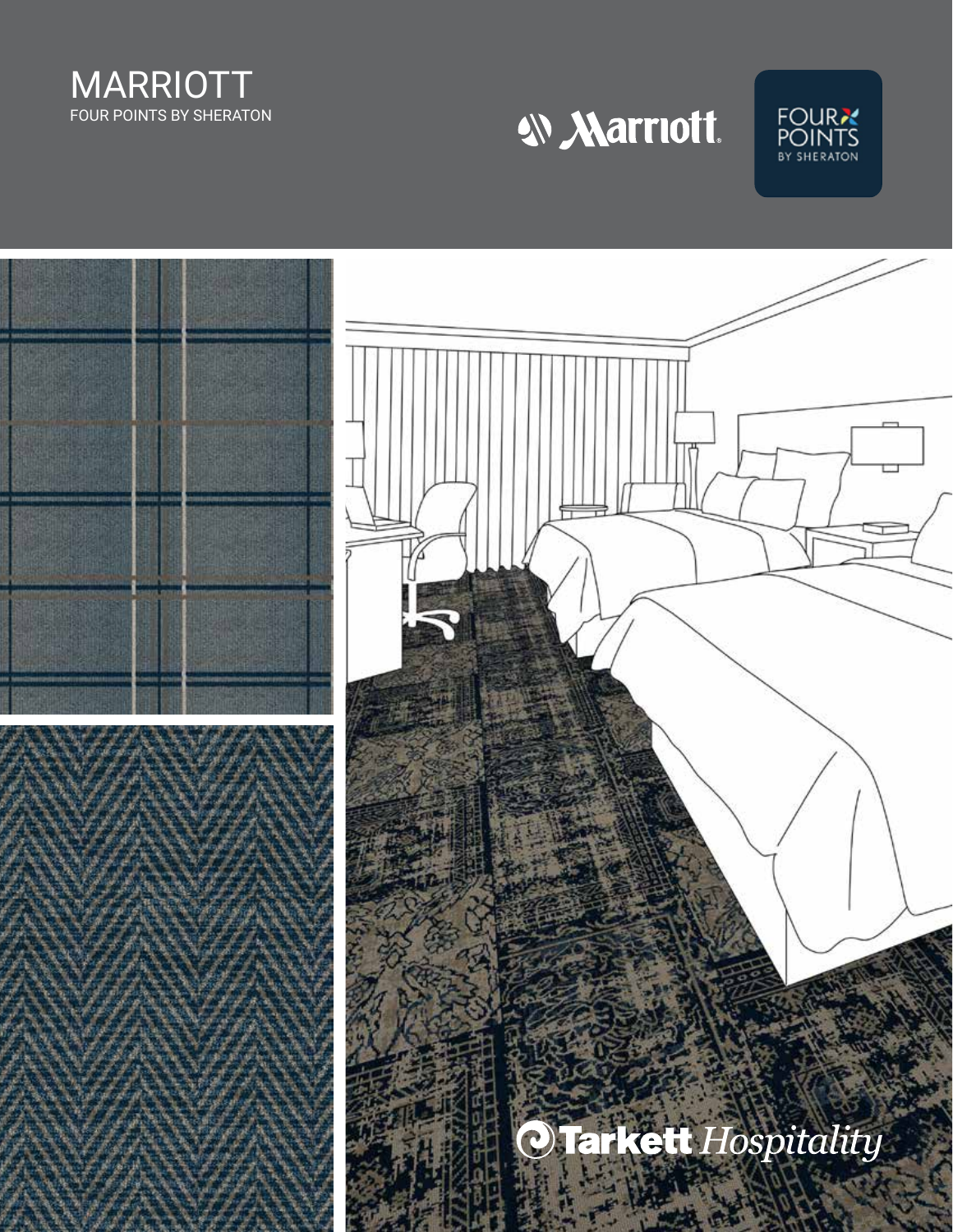## MARRIOTT FOUR POINTS OVERVIEW

**W Marriott.** 



| Manufacturer: Tarkett |                                              |
|-----------------------|----------------------------------------------|
| Address:              | 285 Kraft Drive<br>Dalton, GA 30721          |
| Phone:                | 706 277 3000                                 |
| Contact:              | Jackie Passaro<br>Jackie.Passaro@tarkett.com |
| Web:                  | www.tarketthospitality.com                   |

#### Choose Tarkett

- 
- 
- 
- + Approved Styles + 10-Year Warranty
- + Lowest Pricing + Broadloom Carpet
- + Fast Delivery + Lextron Solution-Dyed Nylon



- + Product Type: Guest Room
- + Style Number: FP132 (15988-15)
- + Color Number: 168 (15988-15)
- + Specs: 32 oz. 12´ W
- + Pattern Repeat: 48" x 48"



- + Product Type: Cove Base
- + Style Number: 738S + Color Number: 5510
- + Specs: 4" or 6"





- + Product Type: Door Drop
- + Style Number: FP236 (15988-21)
- + Color Number: 168 (15988-21)
- + Specs: 36 oz. 12´ W
- + Pattern Repeat: 18" x18"



- + Product Type: Corridor
- + Style Number: FP136 (15988-17)
- + Color Number: 168 (15988-17)
- + Specs: 36 oz 12' W
- 
- 
- 
- 
- + Pattern Repeat: 36" x 36"

**Tarkett** Hospitality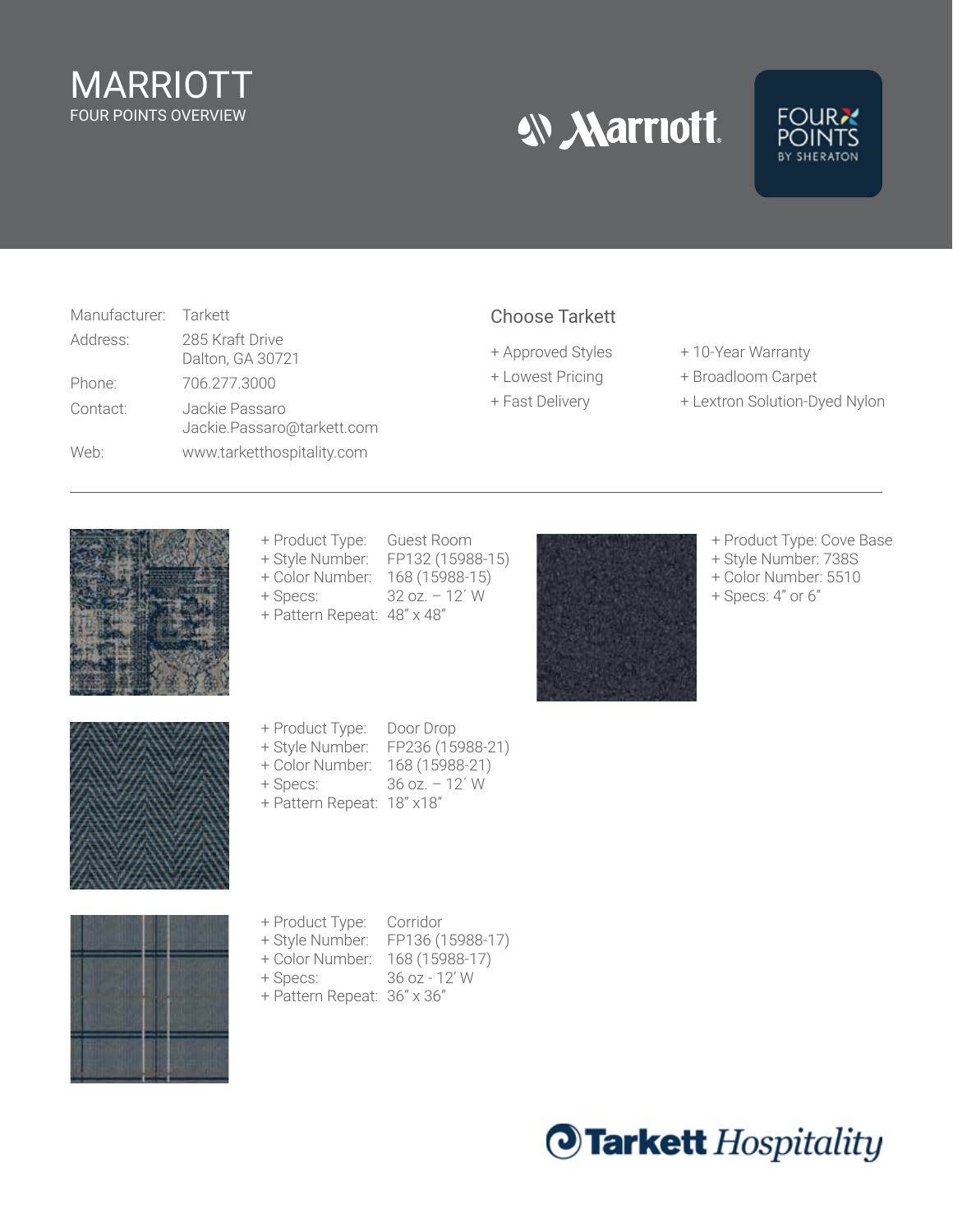## MARRIOTT FOUR POINTS GUEST ROOMS

**W Marriott.** 



| Manufacturer: | Tarkett                                      |
|---------------|----------------------------------------------|
| Address:      | 285 Kraft Drive                              |
|               | Dalton, GA 30721                             |
| Phone:        | 706.277.3000                                 |
| Contact:      | Jackie Passaro<br>Jackie.Passaro@tarkett.com |
| Web:          | www.tarkett.com                              |
|               |                                              |

| Style Name:           | FP132 Four Points                                            |
|-----------------------|--------------------------------------------------------------|
| Color:                | 168                                                          |
| Project Type:         | Guest Rooms                                                  |
| Machine Type:         | Dynamics                                                     |
| Pattern Repeat:       | $48'' \times 48''$                                           |
| Radiant Panel:        | Class 1                                                      |
| Smoke Density:        | Less Than 450                                                |
| Warranty:             | 10 Year Wear Guarantee                                       |
| Recycled Content:     | Lextron Essentials has 10% pre-consumer<br>recycled content. |
| Environmental         |                                                              |
|                       |                                                              |
| Information:          | CRI Green Label Plus™ Certified                              |
| Construction:         | D Dynamics-Servo Loop Scroll Tip Shear                       |
| Gauge:                | $1/10$ th                                                    |
| Tufted Pile Weight:   | 32.07.                                                       |
| Finished Pile Weight: | 68 oz.                                                       |

Enviro-Green yarn has 10% pre-consumer recycled content. Recommended for Moderate (Rooms) carpet traffic levels. NOTE: Due to the manufacturing process of a tip shear product, the finished yarn weight will vary more than normal manufacturing tolerances and side match cannot be guaranteed.

Carpet should be installed in accordance with the Carpet and Rug Institute's standard CRI-104. Carpet must be over manufacturer's recommended pad. Pattern streaks and banding are visually apparent streaking in patterned carpet resulting from linear juxtaposition of pattern elements visible in both length and width direction. IT IS NOT A CARPET DEFECT, but is inherent in solution dyed graphic and cut/loop patterns. All Specifications subject to normal manufacturing tolerance.



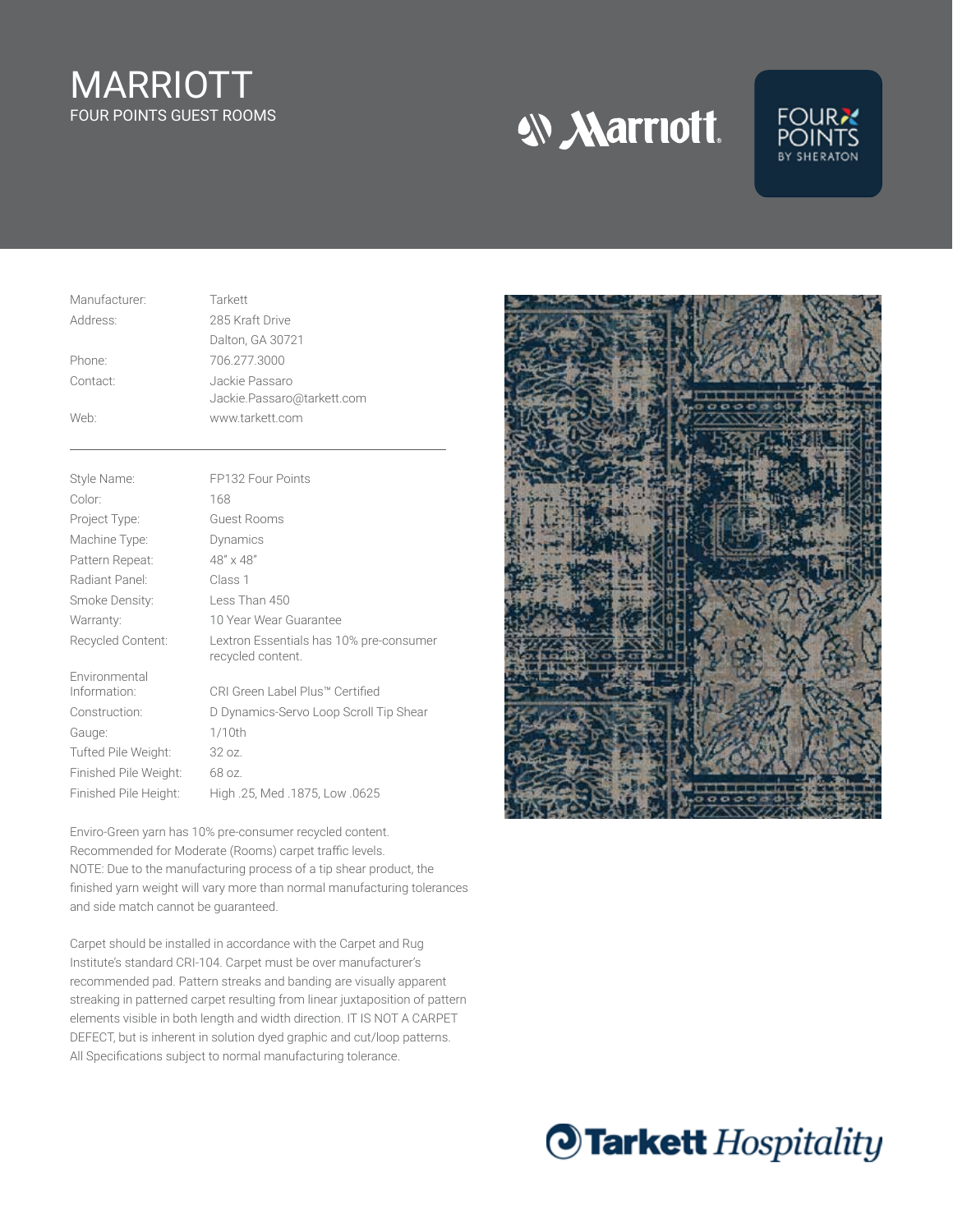







+ Pattern Repeat: 48" x 48"

OTarkett Hospitality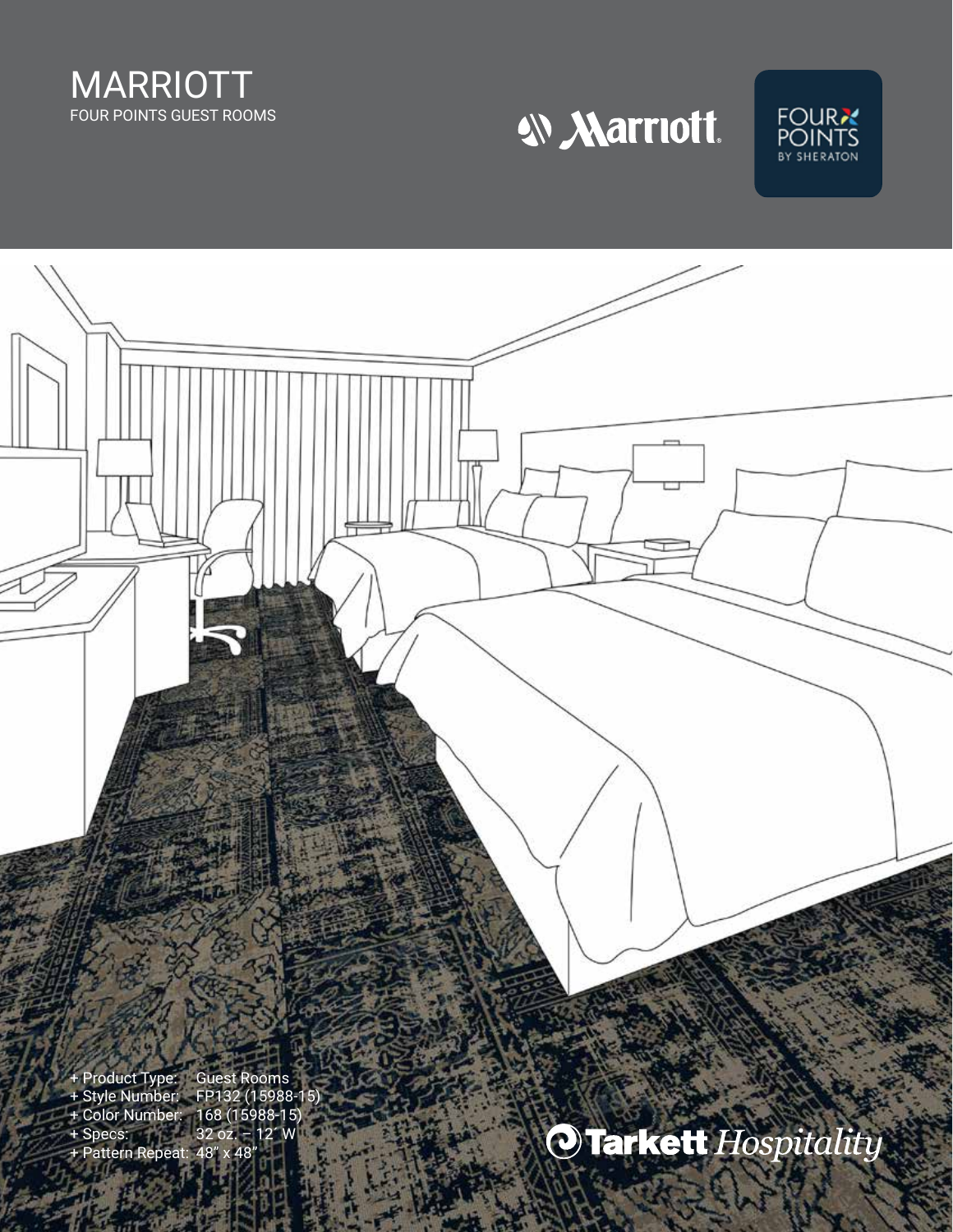# MARRIOTT FOUR POINTS PUBLIC SPACE

W Marriott.



| Manufacturer: | Tarkett                                      |
|---------------|----------------------------------------------|
| Address:      | 285 Kraft Drive                              |
|               | Dalton, GA 30721                             |
| Phone:        | 706.277.3000                                 |
| Contact:      | Jackie Passaro<br>Jackie.Passaro@tarkett.com |
| Web:          | www.tarkett.com                              |

| Style Name:           | FP236 Four Points                                            |
|-----------------------|--------------------------------------------------------------|
| Color:                | 168                                                          |
| Project Type:         | Public Space                                                 |
| Machine Type:         | Dynamics                                                     |
| Pattern Repeat:       | $18" \times 18"$                                             |
| Radiant Panel:        | Class 1                                                      |
| Smoke Density:        | Less Than 450                                                |
| Warranty:             | 10 Year Wear Guarantee                                       |
| Recycled Content:     | Lextron Essentials has 10% pre-consumer<br>recycled content. |
| Environmental         |                                                              |
| Information:          | CRI Green Label Plus™ Certified                              |
| Construction:         | D Dynamics-Servo Loop Scroll Tip Shear                       |
| Gauge:                | $1/10$ th                                                    |
| Tufted Pile Weight:   | 36 oz.                                                       |
| Finished Pile Weight: | 72 oz.                                                       |
| Finished Pile Height: | High .25, Med .1875, Low .0625                               |

Enviro-Green yarn has 10% pre-consumer recycled content. Recommended for Moderate (Rooms) carpet traffic levels. NOTE: Due to the manufacturing process of a tip shear product, the finished yarn weight will vary more than normal manufacturing tolerances and side match cannot be guaranteed.

Carpet should be installed in accordance with the Carpet and Rug Institute's standard CRI-104. Carpet must be over manufacturer's recommended pad. Pattern streaks and banding are visually apparent streaking in patterned carpet resulting from linear juxtaposition of pattern elements visible in both length and width direction. IT IS NOT A CARPET DEFECT, but is inherent in solution dyed graphic and cut/loop patterns. All Specifications subject to normal manufacturing tolerance.



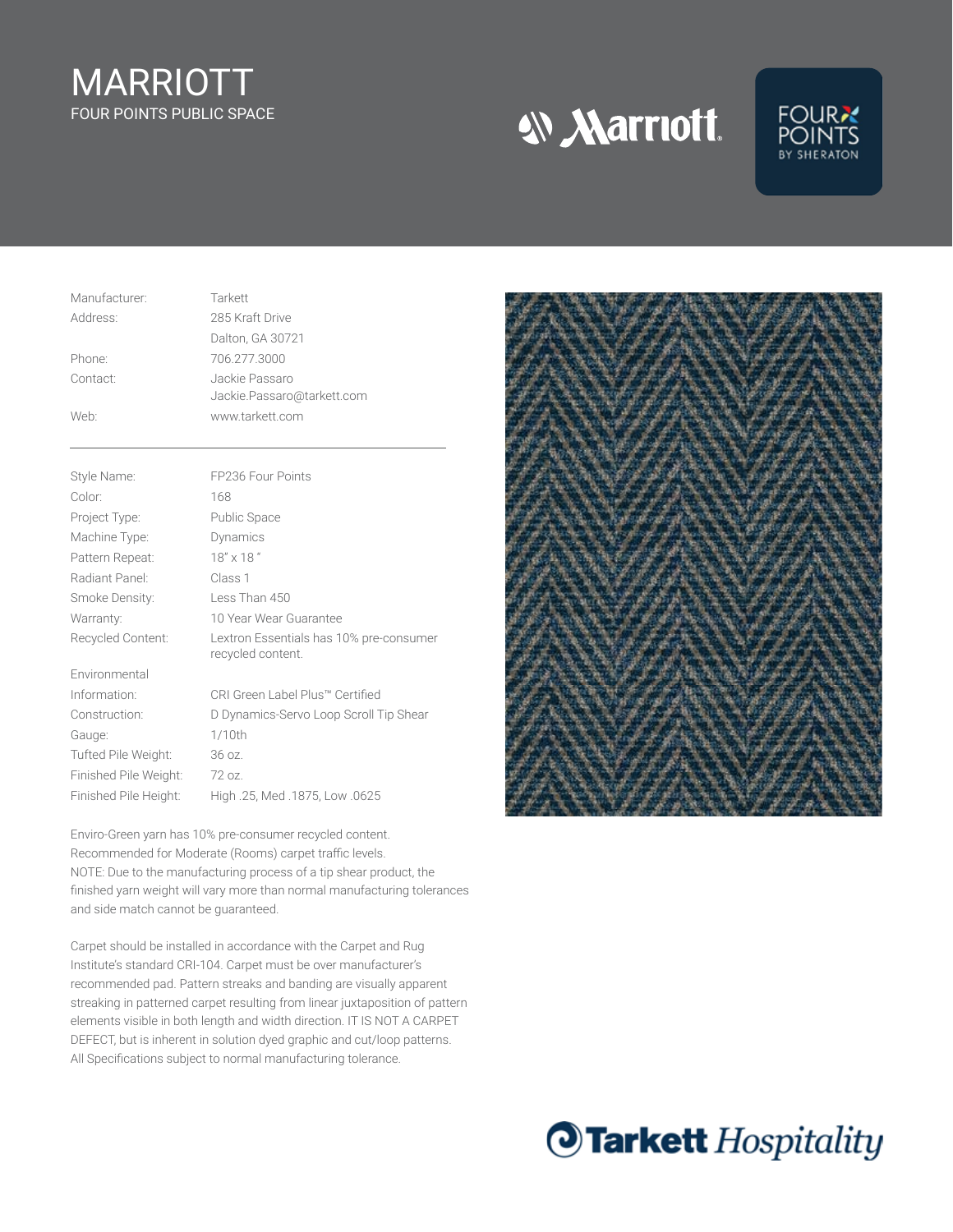

W Marriott.



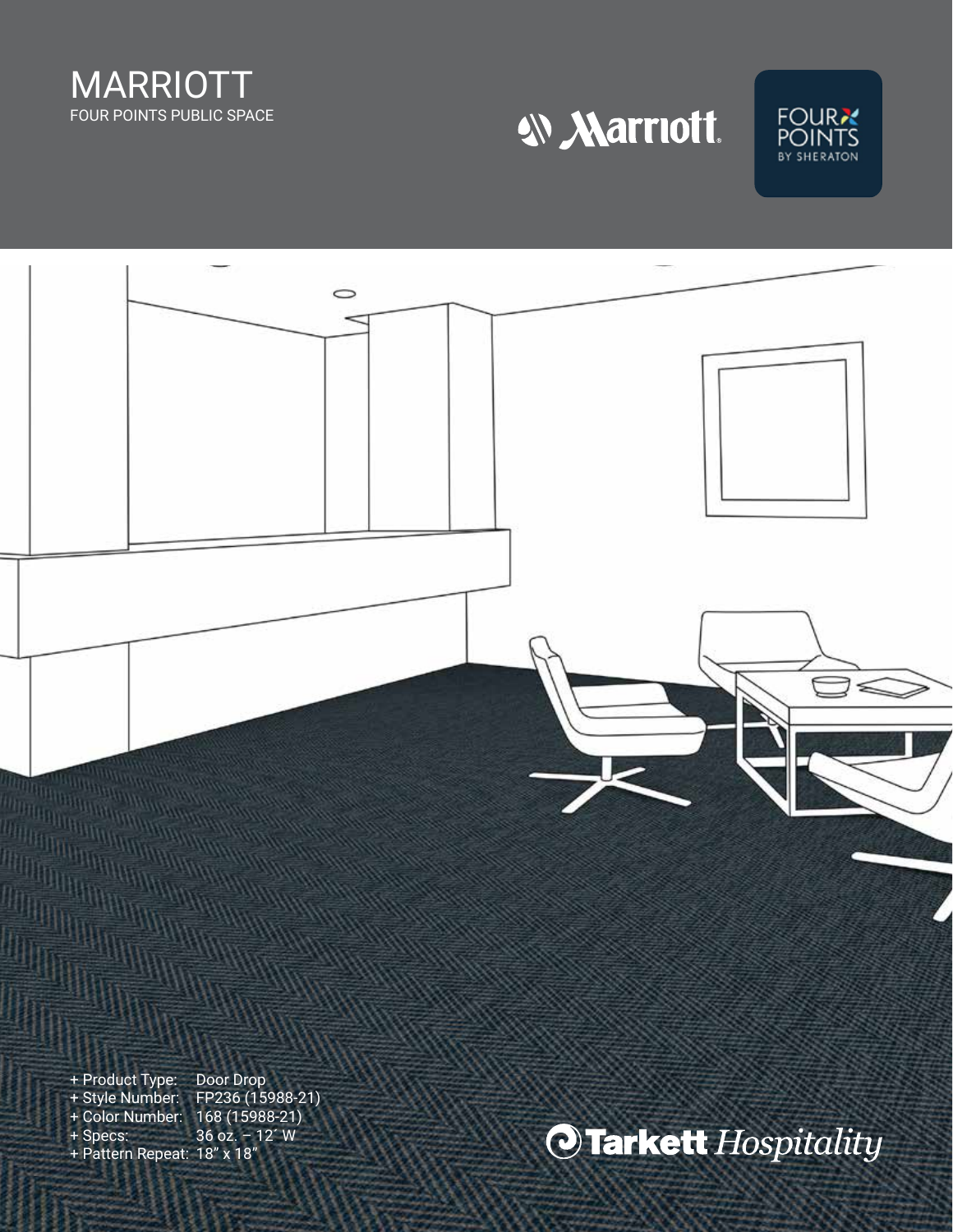#### MARRIOTT FOUR POINTS CORRIDOR

**W Marriott.** 



| Manufacturer: | Tarkett                                      |
|---------------|----------------------------------------------|
| Address:      | 285 Kraft Drive                              |
|               | Dalton, GA 30721                             |
| Phone:        | 706.277.3000                                 |
| Contact:      | Jackie Passaro<br>Jackie.Passaro@tarkett.com |
| Web:          | www.tarkett.com                              |

| Style Name:           | FP136 Four Points                                            |
|-----------------------|--------------------------------------------------------------|
| Color:                | 168                                                          |
| Project Type:         | Corridor                                                     |
| Machine Type:         | Dynamics                                                     |
| Pattern Repeat:       | $36'' \times 36''$                                           |
| Radiant Panel:        | Class 1                                                      |
| Smoke Density:        | Less Than 450                                                |
| Warranty:             | 10 Year Wear Guarantee                                       |
| Recycled Content:     | Lextron Essentials has 10% pre-consumer<br>recycled content. |
|                       |                                                              |
| Environmental         |                                                              |
| Information:          | CRI Green Label Plus™ Certified                              |
| Construction:         | D Dynamics-Servo Loop Scroll Tip Shear                       |
| Gauge:                | 1/10th                                                       |
| Tufted Pile Weight:   | 36 oz.                                                       |
| Finished Pile Weight: | $72$ oz.                                                     |

Enviro-Green yarn has 10% pre-consumer recycled content. Recommended for Moderate (Rooms) carpet traffic levels. NOTE: Due to the manufacturing process of a tip shear product, the finished yarn weight will vary more than normal manufacturing tolerances and side match cannot be guaranteed.

Carpet should be installed in accordance with the Carpet and Rug Institute's standard CRI-104. Carpet must be over manufacturer's recommended pad. Pattern streaks and banding are visually apparent streaking in patterned carpet resulting from linear juxtaposition of pattern elements visible in both length and width direction. IT IS NOT A CARPET DEFECT, but is inherent in solution dyed graphic and cut/loop patterns. All Specifications subject to normal manufacturing tolerance.